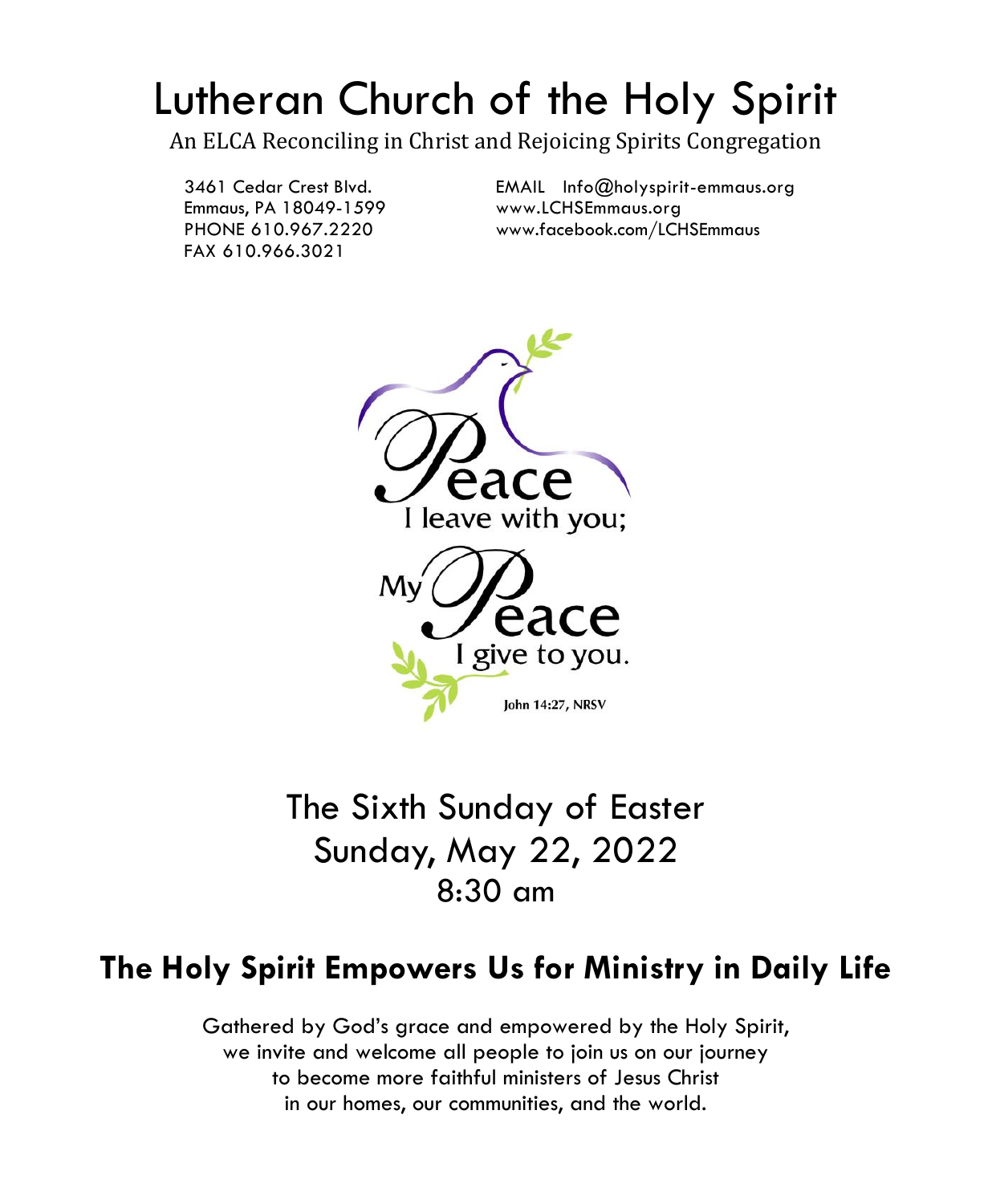# *Please silence all communication devices*

Our services are live streamed and recorded. In-person attendance implies consent to be included in the live streamed and recorded worship service. All who are baptized and believe in the presence of Jesus Christ in Holy Communion are welcome to receive the Sacrament. Gluten free wafers are available. Grape juice is used in our celebration so that all may freely receive. Children may receive the sacrament if they have completed instruction with a pastor.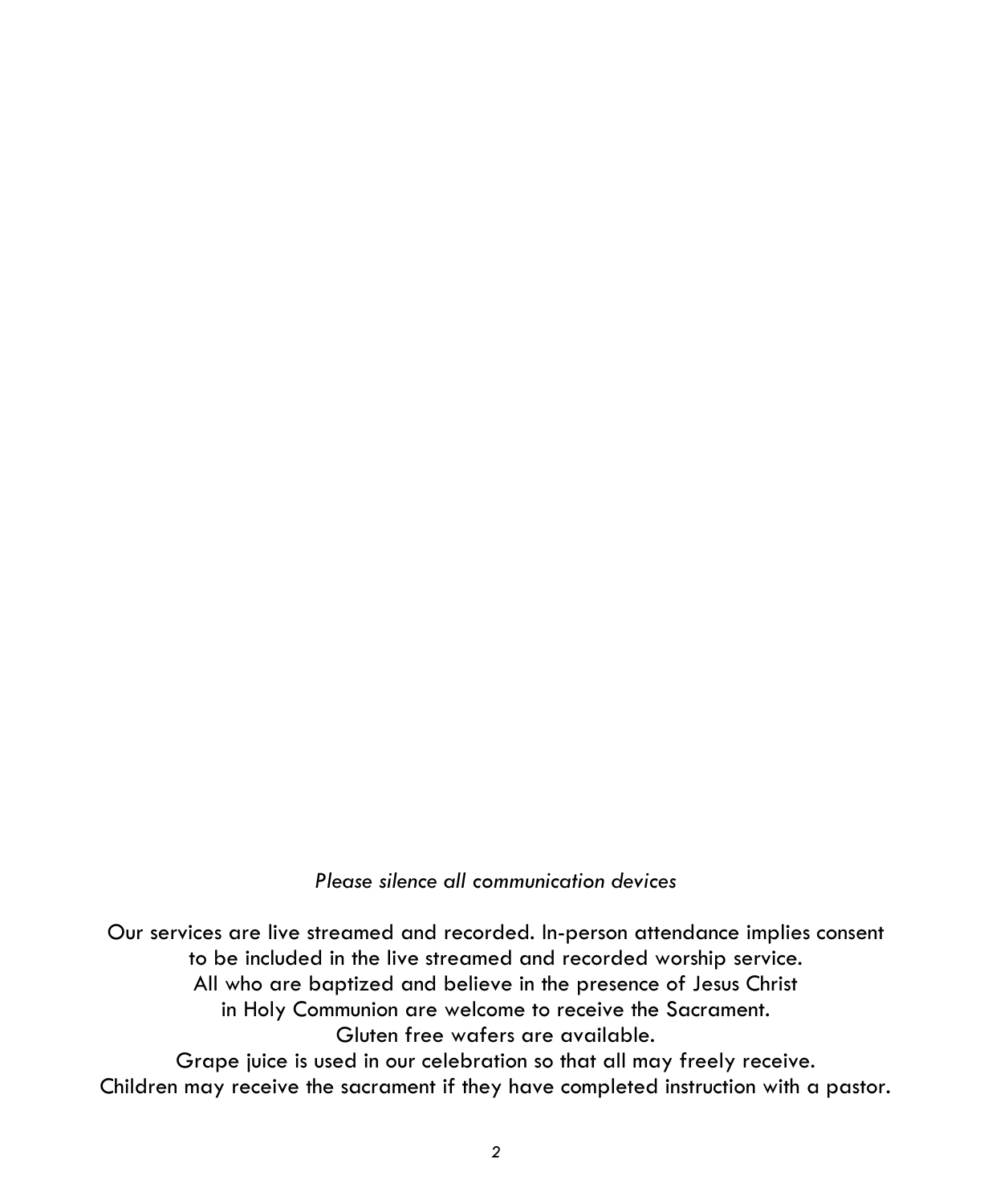# **GATHERING**

*The Holy Spirit calls us together as the people of God.*

#### **GATHERING MUSIC** *Here I Stand* Michael A. Schmid

Jeff Gross, soloist

#### **EASTER GREETING**

Alleluia! Christ is risen! **Christ is risen indeed. Alleluia!**

#### **WELCOME AND ANNOUNCEMENTS**

*The assembly stands.*

#### **GATHERING DIALOG**

*(based on Acts 16, John 14)*

Jesus dwells among us, teaching us to believe in his name. **Let us offer God our thanks.** The Holy Spirit dwells among us, guiding us down the paths of life. **Let us offer God our praise.** God dwells among us, calling us to worship. **Let us offer God our worship**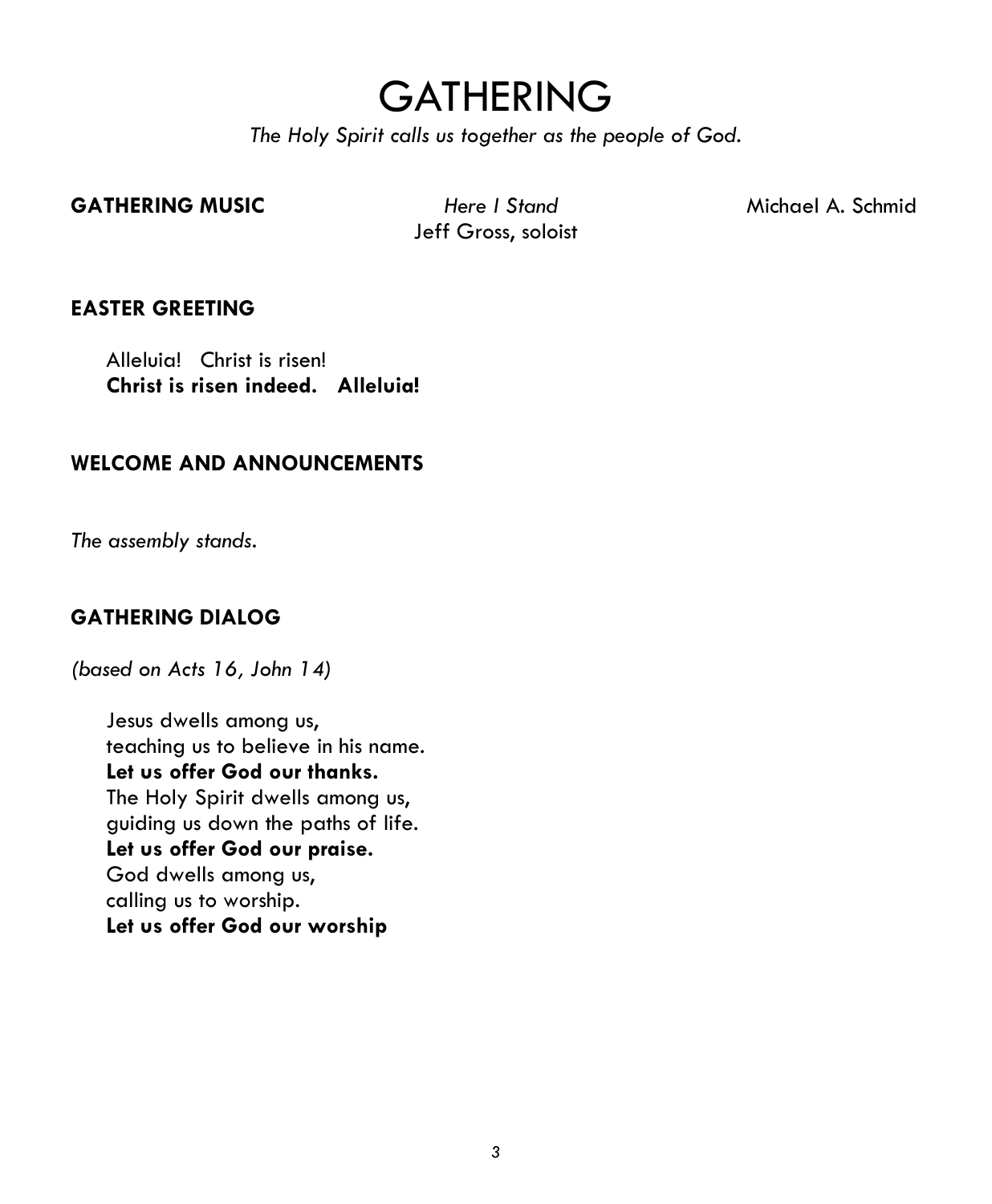**GATHERING SONG** *O Sing to the Lord* ELW Song #822

|                |         |                                 |     |     | ┲        |     |              |                                    |                             |                                        |
|----------------|---------|---------------------------------|-----|-----|----------|-----|--------------|------------------------------------|-----------------------------|----------------------------------------|
| 1              | Can     | tad<br>$\overline{\phantom{a}}$ | al  | Se  | ñor      | un  | cán          | $-ti$<br>$\boldsymbol{\mathsf{m}}$ | $_{co}$                     | пие<br>vo.<br>$\overline{\phantom{a}}$ |
| 1              | Oh.     | sing                            | to  | the | Lord,    | oh. | sing         | God                                | a                           | new<br>song.                           |
| $\overline{z}$ | For     | God                             | is  | the | Lord,    | and | God          | has                                | done                        | won - ders.                            |
| $\overline{3}$ | So      | dance                           | for | our | God      | and | blow         | all                                | the                         | trum - pets.                           |
| $\overline{4}$ | Oh.     | shout                           | to  | our | God.     | who | gave         | us                                 | the                         | Spir - it.                             |
| 5              | For     | $Ie -$                          | sus | is  | Lord!    | A   | men!         | Al<br>$\blacksquare$               | -le                         | łц<br>ia!<br>$\overline{a}$            |
|                |         |                                 |     |     |          |     |              |                                    |                             |                                        |
|                |         |                                 |     |     |          |     |              |                                    |                             |                                        |
|                |         |                                 |     |     | य        |     |              |                                    |                             |                                        |
|                | Can     | tad<br>×                        | al  | Se  | ñor<br>× | un  | cán          | $\boldsymbol{n}$<br>$\blacksquare$ | $\tilde{\phantom{a}}$<br>co | пие<br>$\sim$ VO.                      |
|                | Oh.     | sing                            | to  | the | Lord.    | oh. | sing         | God                                | $\rm a$                     | new<br>song.                           |
|                | For     | God                             | is  | the | Lord.    | and | God          | has                                | done                        | won - ders.                            |
|                | So      | dance                           | for | our | God      | and | blow         | all                                | the                         | trum - pets.                           |
|                | Oh.     | shout                           | to  | our | God.     | who | gave         | us                                 | the                         | $Spin - it$ .                          |
|                | For     | $J_{\rm c}$ -                   | sus | is. | Lord!    | A   | men!         | Al                                 | le                          | lu<br>ia!                              |
|                |         |                                 |     |     |          |     |              |                                    |                             |                                        |
|                |         |                                 |     |     |          |     |              |                                    |                             |                                        |
|                |         |                                 |     |     |          |     |              |                                    |                             |                                        |
|                |         |                                 |     |     |          |     |              |                                    |                             |                                        |
|                |         |                                 |     |     | ┲        |     |              |                                    |                             |                                        |
|                | Can     | tad                             | al  | Se  | ñor      | un  | cán          | $\mu$                              | $^{co}$                     | пие<br>$ \nu$ o,                       |
|                | Oh,     | sing                            | to  | the | Lord.    | oh, | sing         | God                                | a                           | new<br>song.                           |
|                | For     | God                             | is  | the | Lord,    | and | God          | has                                | done                        | won - ders.                            |
|                | So      | dance                           | for | our | God      | and | blow         | all                                | the                         | trum - pets.                           |
|                | Oh,     | shout                           | to  | our | God.     | who | gave         | <b>us</b>                          | the                         | Spir -<br>it.                          |
|                | For     | $Je -$                          | sus | is  | Lord!    | A   | men!         | AI                                 | le<br>÷,                    | ja!<br>lu<br>$\overline{a}$            |
|                |         |                                 |     |     |          |     |              |                                    |                             |                                        |
|                |         |                                 |     |     | é        |     |              |                                    |                             |                                        |
|                |         |                                 |     |     |          |     |              |                                    |                             | ø                                      |
|                | $i$ Can | tad<br>$\ddot{\phantom{1}}$     | al  | Se  | ñor,     | can | tad          | al                                 | Se                          | ñor!                                   |
|                | Oh,     | sing                            | to  | our | God,     | oh, | sing         | to                                 | our                         | God.                                   |
|                | Oh,     | sing                            | to  | our | God,     | oh, |              | ÍО                                 | our                         | God.                                   |
|                | Oh.     | sing                            | 10  | our | God,     | oh, | sing<br>sing | to                                 | our                         | God.                                   |
|                | Oh,     | sing                            | to  | our | God,     | oh, | sing         | to                                 | our                         | God.                                   |

# **GREETING AND PRAYER OF THE DAY**

The grace of our Lord Jesus Christ, the love of God, and the communion of the Holy Spirit be with you all. **And also with you.**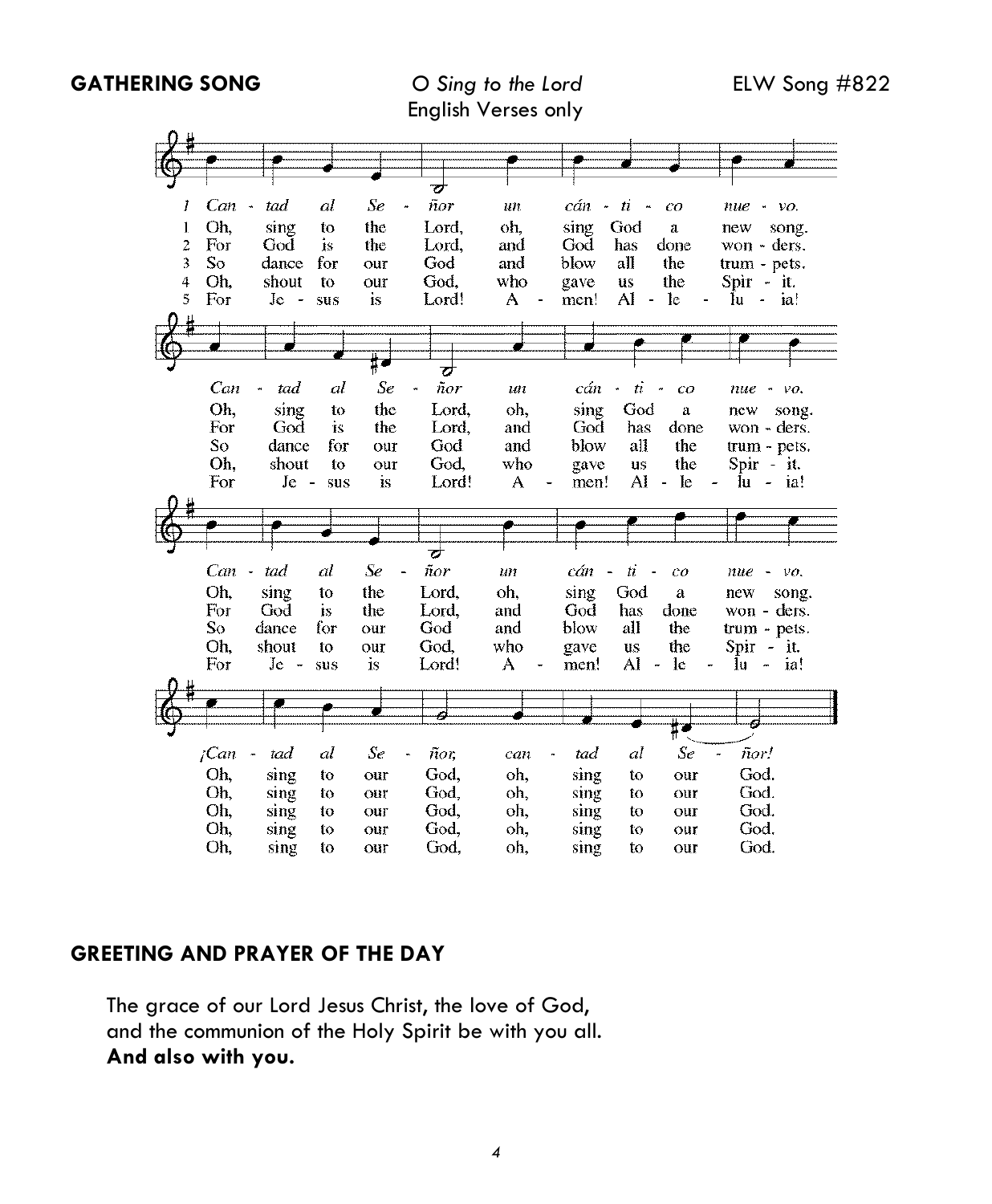Let us pray. Bountiful God, you gather your people into your family, and you promise us food from your tree of life. Nourish us with your word, that empowered by your Spirit we may love one another and the world you have made, through Jesus Christ, our Savior and Lord, who lives and reigns with you and the Holy Spirit, one God, now and forever. **Amen**

*The assembly is seated.*

# **WORD**

*God speaks to us in scripture readings, preaching and song.*

# **READING** Revelation 21:10, 22-22:5 New Revised Standard Version

A reading from Revelation.

And in the spirit he carried me away to a great, high mountain and showed me the holy city Jerusalem coming down out of heaven from God.

I saw no temple in the city, for its temple is the Lord God the Almighty and the Lamb. And the city has no need of sun or moon to shine on it, for the glory of God is its light, and its lamp is the Lamb. The nations will walk by its light, and the kings of the earth will bring their glory into it. Its gates will never be shut by day—and there will be no night there. People will bring into it the glory and the honor of the nations. But nothing unclean will enter it, nor anyone who practices abomination or falsehood, but only those who are written in the Lamb's book of life.

Then the angel showed me the river of the water of life, bright as crystal, flowing from the throne of God and of the Lamb through the middle of the street of the city. On either side of the river is the tree of life with its twelve kinds of fruit, producing its fruit each month; and the leaves of the tree are for the healing of the nations.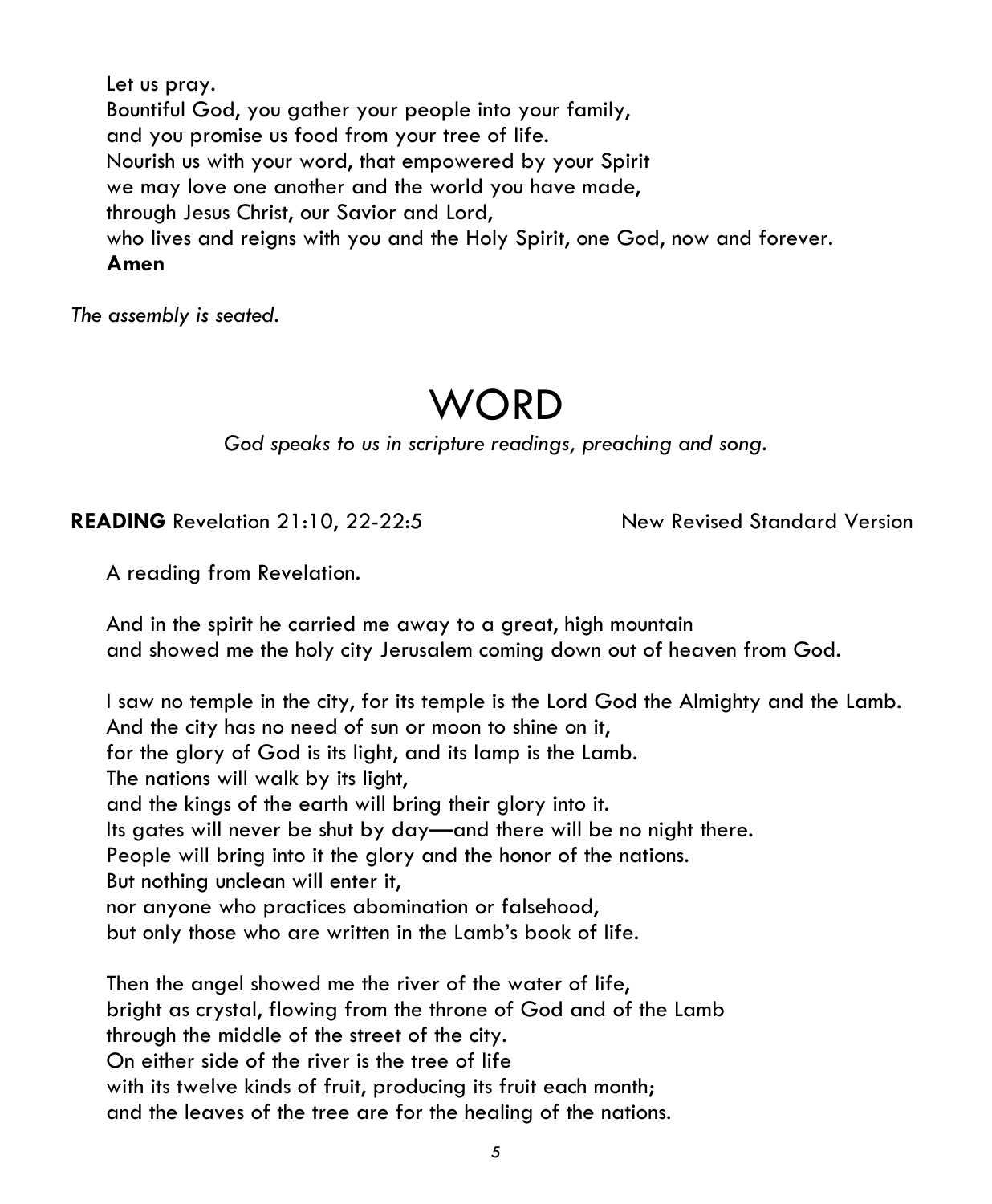Nothing accursed will be found there any more. But the throne of God and of the Lamb will be in it, and his servants will worship him; they will see his face, and his name will be on their foreheads. And there will be no more night; they need no light of lamp or sun, for the Lord God will be their light, and they will reign forever and ever.

Word of God, Word of Life. **Thanks be to God!**

*The assembly stands to welcome the Gospel.*

**GOSPEL** John 14:23-29 **New Revised Standard Version** 

The Good News from John, the 14<sup>th</sup> chapter. **Open our hearts, Lord.**

Jesus answered him,

"Those who love me will keep my word, and my Father will love them, and we will come to them and make our home with them. Whoever does not love me does not keep my words; and the word that you hear is not mine, but is from the Father who sent me.

"I have said these things to you while I am still with you. But the Advocate, the Holy Spirit, whom the Father will send in my name, will teach you everything, and remind you of all that I have said to you. Peace I leave with you; my peace I give to you. I do not give to you as the world gives. Do not let your hearts be troubled, and do not let them be afraid. You heard me say to you, 'I am going away, and I am coming to you.' If you loved me, you would rejoice that I am going to the Father, because the Father is greater than I. And now I have told you this before it occurs, so that when it does occur, you may believe.

This is the Good News! **Thanks be to God!**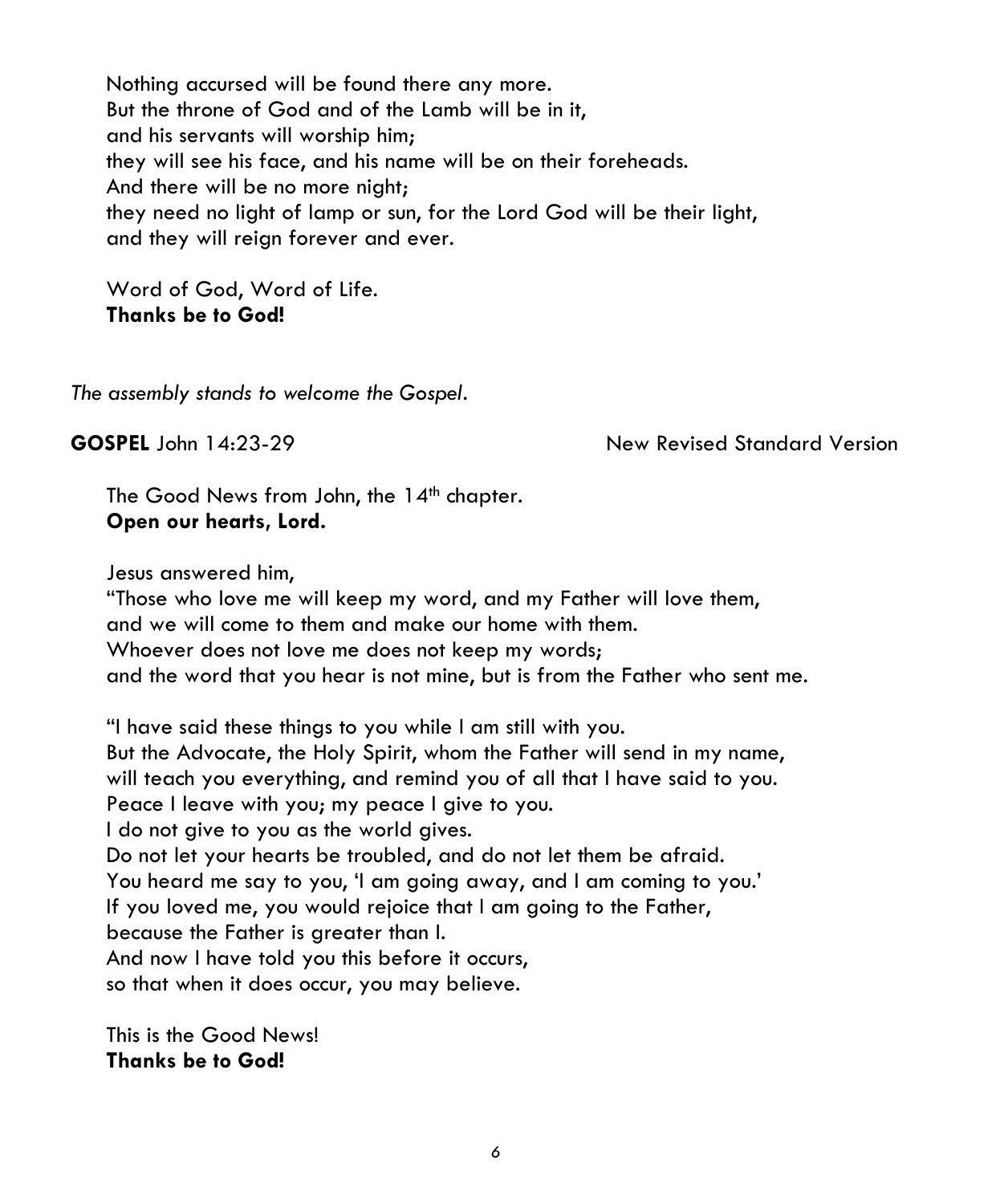*The assembly stands.*



Text: Marty Haugen, b. 1950<br>Music: HEALER OF OUR EVERY ILL, Marty Haugen<br>Text and music © 1987 GIA Publications, Inc., 7404 S. Mason Ave., Chicago, IL 60638. www.giamusic.com. 800.442.3358.<br>All rights reserved. Used by per

Duplication in any form prohibited without permission or valid license from copyright administrator.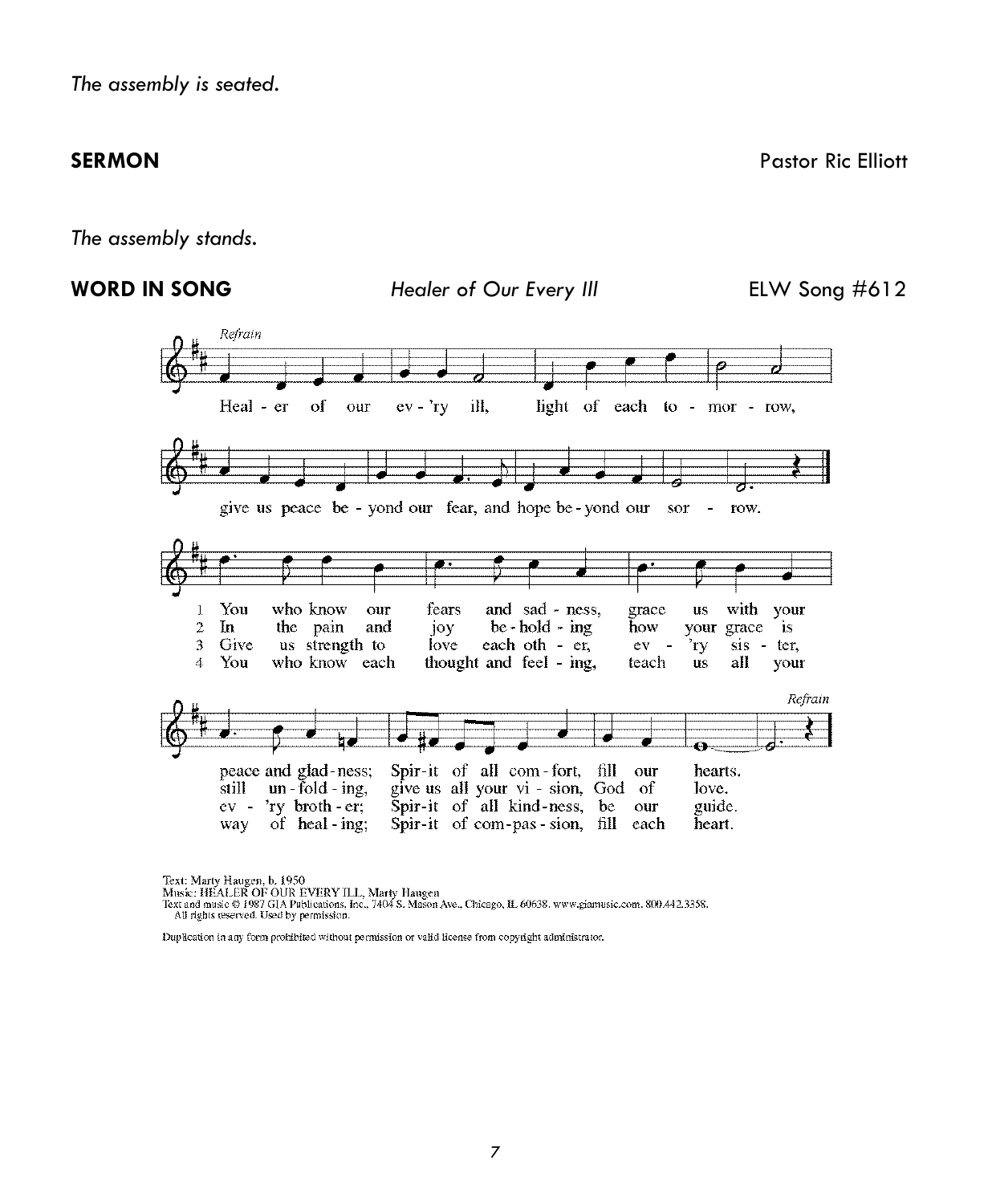#### **AFFIRMATION**

Let us profess our faith in the words of our Easter Affirmation.

**I believe in the God of Easter morning, who awakes us from our darkest dreams and leads us into the light of a new day. Who meets our pessimism with stunning hope of angelic proclamation.** 

**I believe in the God of Easter Day who beats us to the obstacles in our lives and empties the dark tomb for us; who appears in surprising ways when we least expect it; walking with us on our detours.** 

**I believe in the God of Easter evening who breaks into our closets and prisons, bringing peace and crushing our fear.** 

**I believe in the risen Lord who meets us with wounds on his hands and feet; who grants us his spirit, sending us out to bring Shalom to the world. Amen**

## **PRAYERS OF THE PEOPLE**

*Invitation to prayer:*

Set free from captivity to sin and death, we pray to the God of resurrection for the church, people in need, and all of creation.

*After each petition:*

Lord, send out your Spirit **and renew the face of the earth.**

*Pastor's closing prayer:*

In your mercy, O God, respond to these prayers, and renew us by your life-giving Spirit; through Jesus Christ, our Savior. **Amen**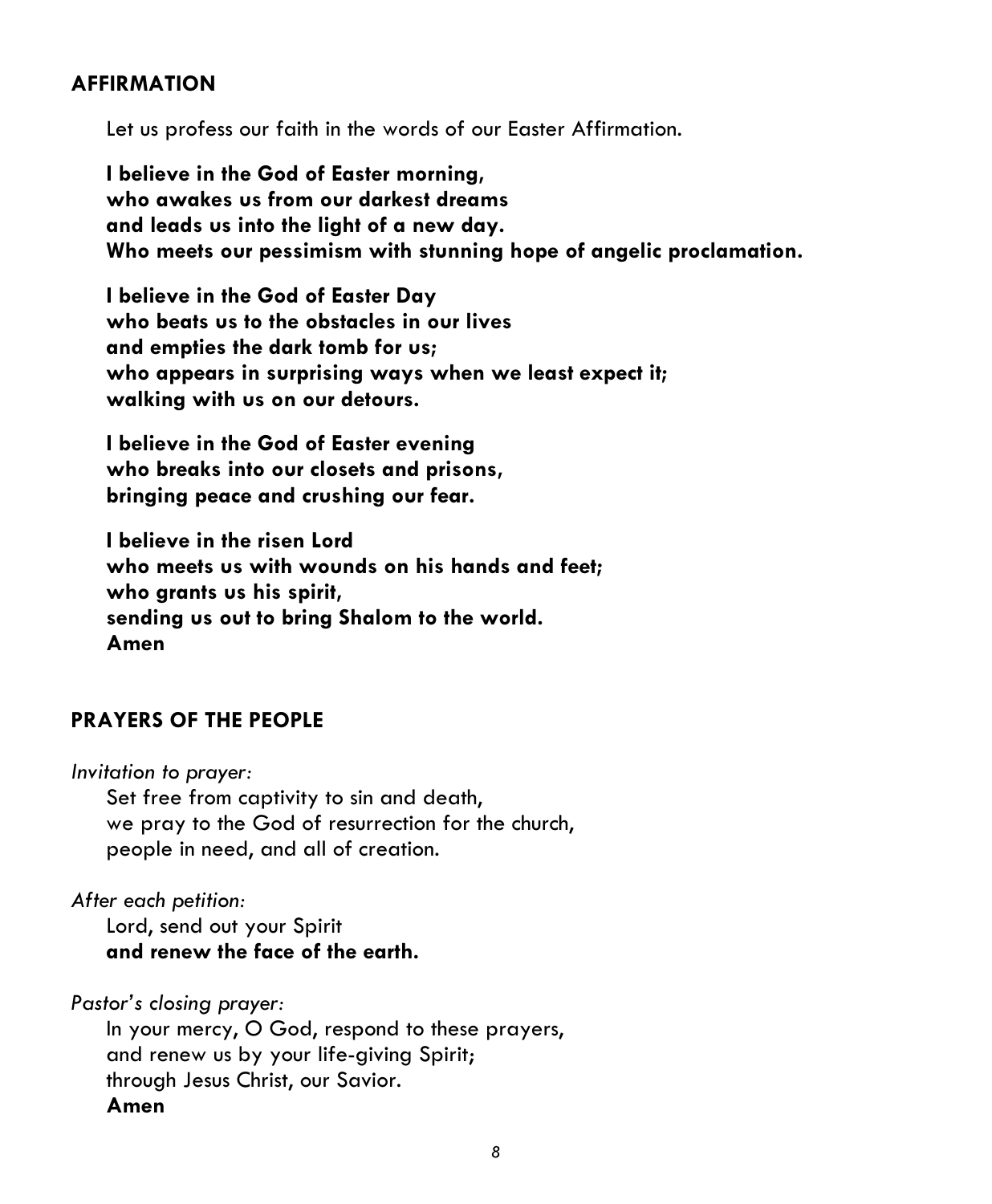# **PEACE**

The peace of the Lord be with you always. **And also with you.**

> *The people may greet one another with a sign of Christ's peace by saying, "Peace be with you."*

*The assembly is seated.*

# MEAL

*God feeds us with the presence of Jesus Christ.*

# **RESPONSE TO GOD'S GIFTS**

The assembly responds to the Word of God by gathering an offering for the mission of the church, including the care of those in need. Please place your offering in the offering plates on the tables in the rear of the sanctuary.

The table is set.

*The assembly stands*

#### **WORD IN MEAL**

The Lord be with you. **And also with you.** Lift up your hearts. **We lift them to the Lord.** Let us give thanks to the Lord our God. **It is right to give our thanks and praise.**

Lord God Almighty, from your throne flows the river of life. Fed from that river, your tree of life bears fruit for the healing of the nations. Nourish your church in this sacred meal, that the bread and wine we receive may be poured out through us as life abundant.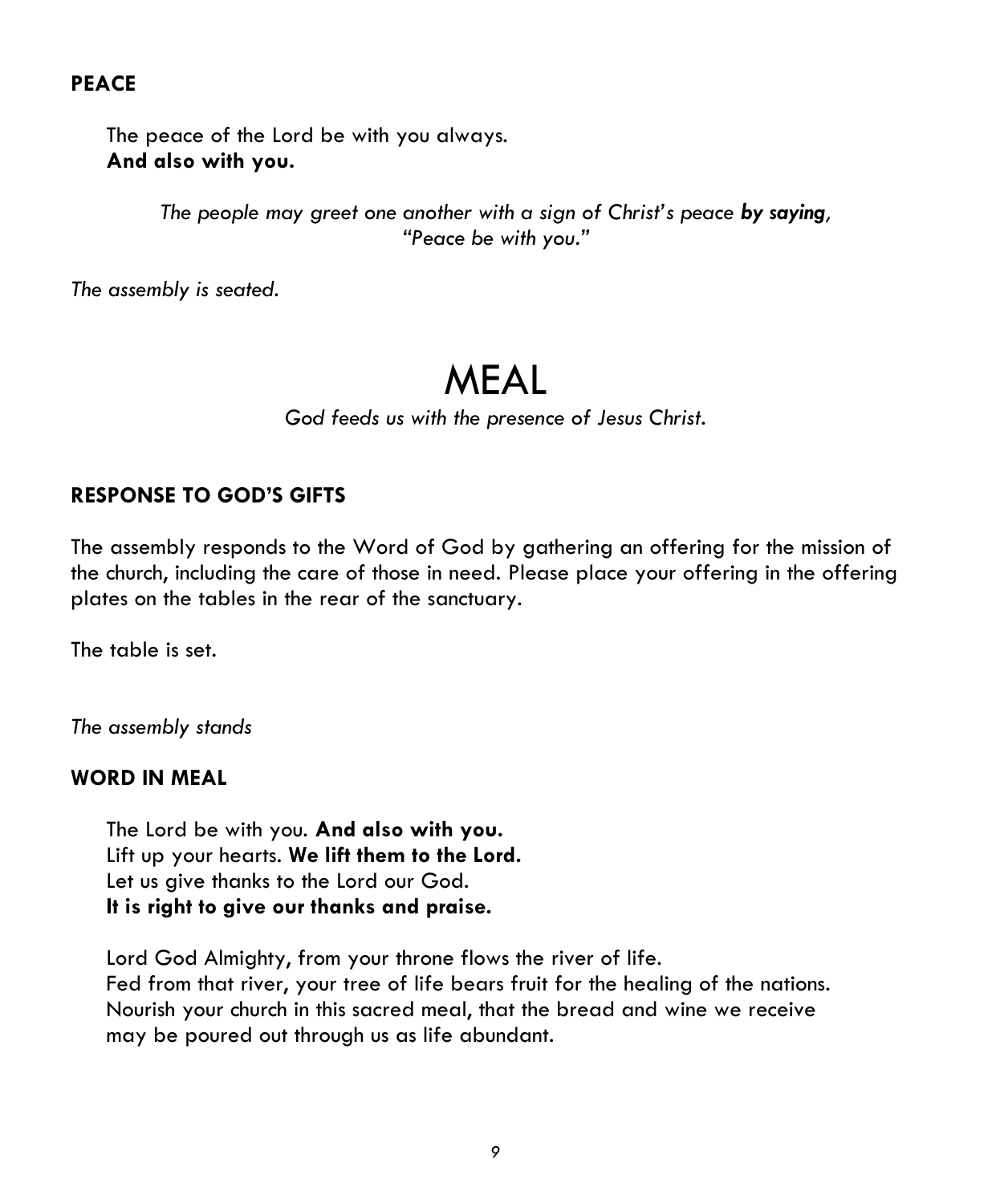#### **WORDS OF INSTITUTION**

#### **WORD IN MEAL**

Great is the mystery of faith. **Christ has died; Christ is risen; Christ will come again.**

Revealing God, whose radiance is all holiness, make your face shine on us that we may be saved. Look with mercy upon those who to turn to you in hope and long for peace the world cannot give. Hold in your light of compassion every troubled heart that waits for the dawn of your eternal day. Shine with the fullness of your love into every fear-filled soul, and make yourself known to all who long to see your face; until that hour when night is no more, and you will be our light, and reign forever, one God, Father, Son, and Holy Spirit. **Amen**

#### **LORD'S PRAYER**

Gathered into one by the Holy Spirit, let us pray as Jesus taught us.

**Our Father in heaven, hallowed be your name, your kingdom come, your will be done, on earth as in heaven. Give us today our daily bread. Forgive us our sins as we forgive those who sin against us. Save us from the time of trial and deliver us from evil. For the kingdom, the power, and the glory are yours, now and forever. Amen**

#### **INVITATION TO THE TABLE**

The risen Christ dwells with us here. All who are hungry, all who are thirsty, come.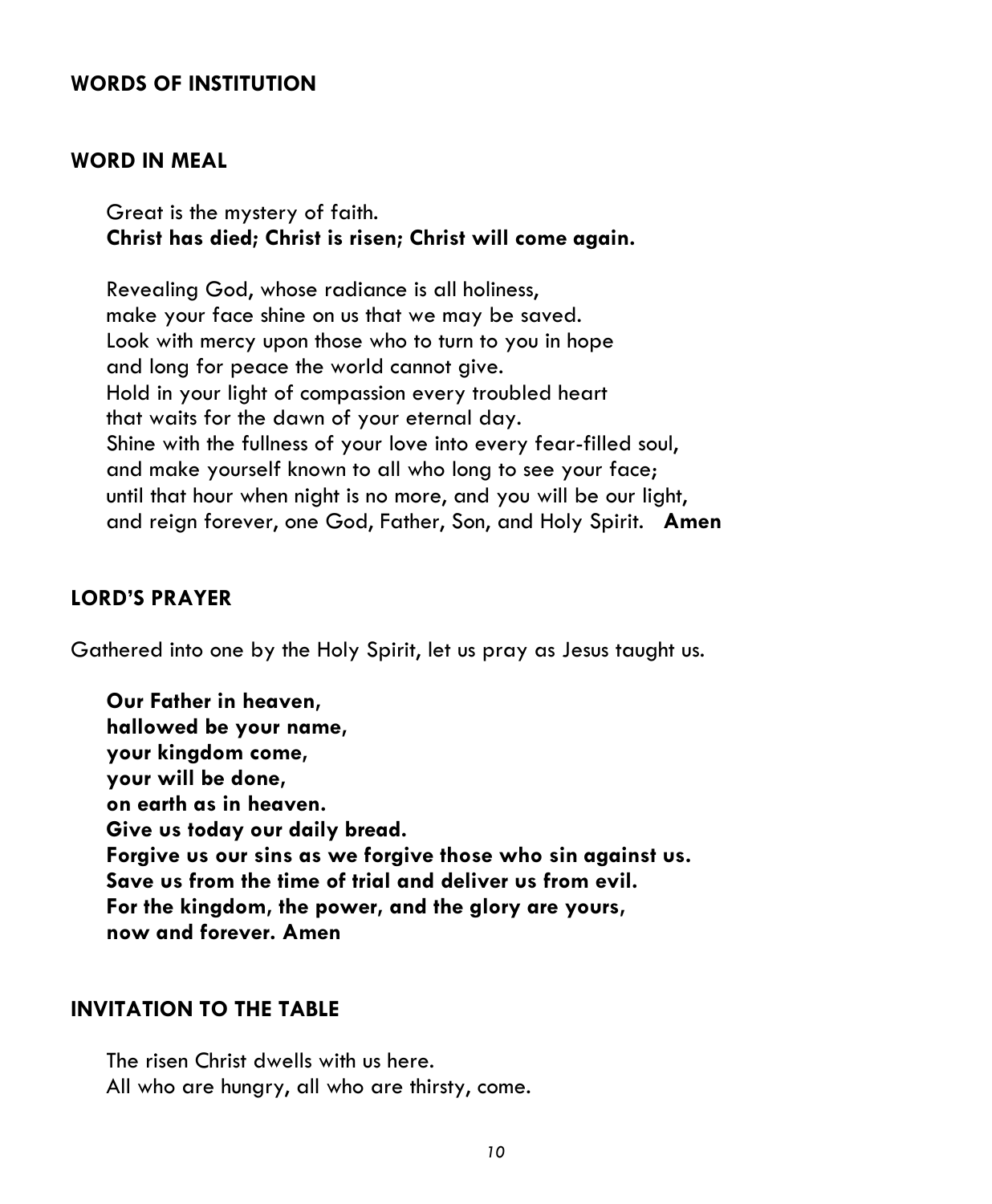*The assembly is seated.*

# **DISTRIBUTION OF COMMUNION**

*The assembly stands.*

# **PRAYER AFTER COMMUNION**

Let us pray. We give you thanks, generous God, for in this bread and cup we have tasted the new heaven and earth where hunger and thirst are no more. Send us from this table as witnesses to the resurrection, that through our lives, all may know life in Jesus' name. **Amen**

# SENDING

*God blesses us and sends us in mission to the world.*

## **BLESSING**

God has a dwelling place with you. You have a dwelling place in Christ, a source of continual blessing in your life. Go forth to spread God's message, that others may also dwell in peace. Almighty God, Father, + Son, and Holy Spirit, bless you now and forever. **Amen**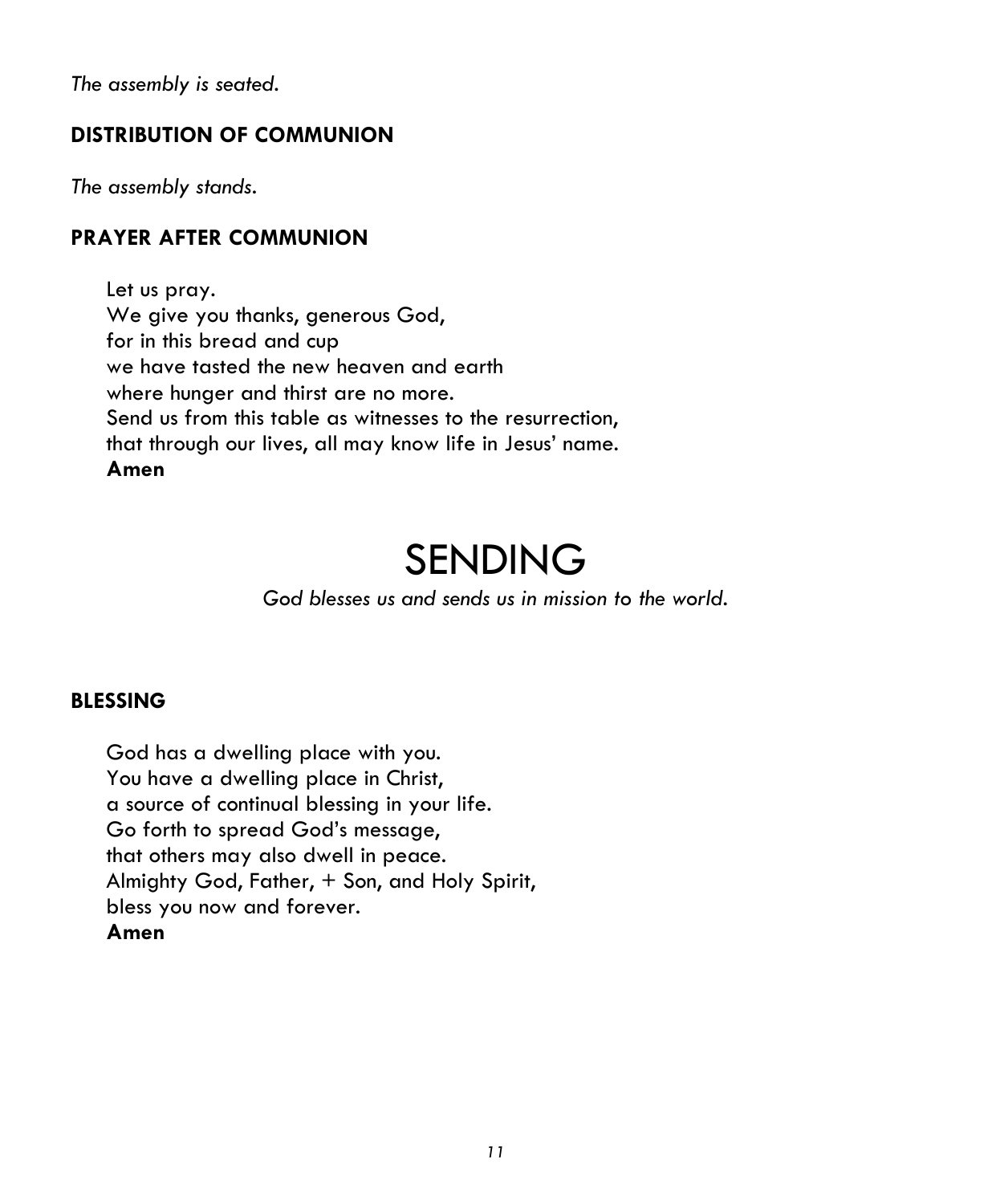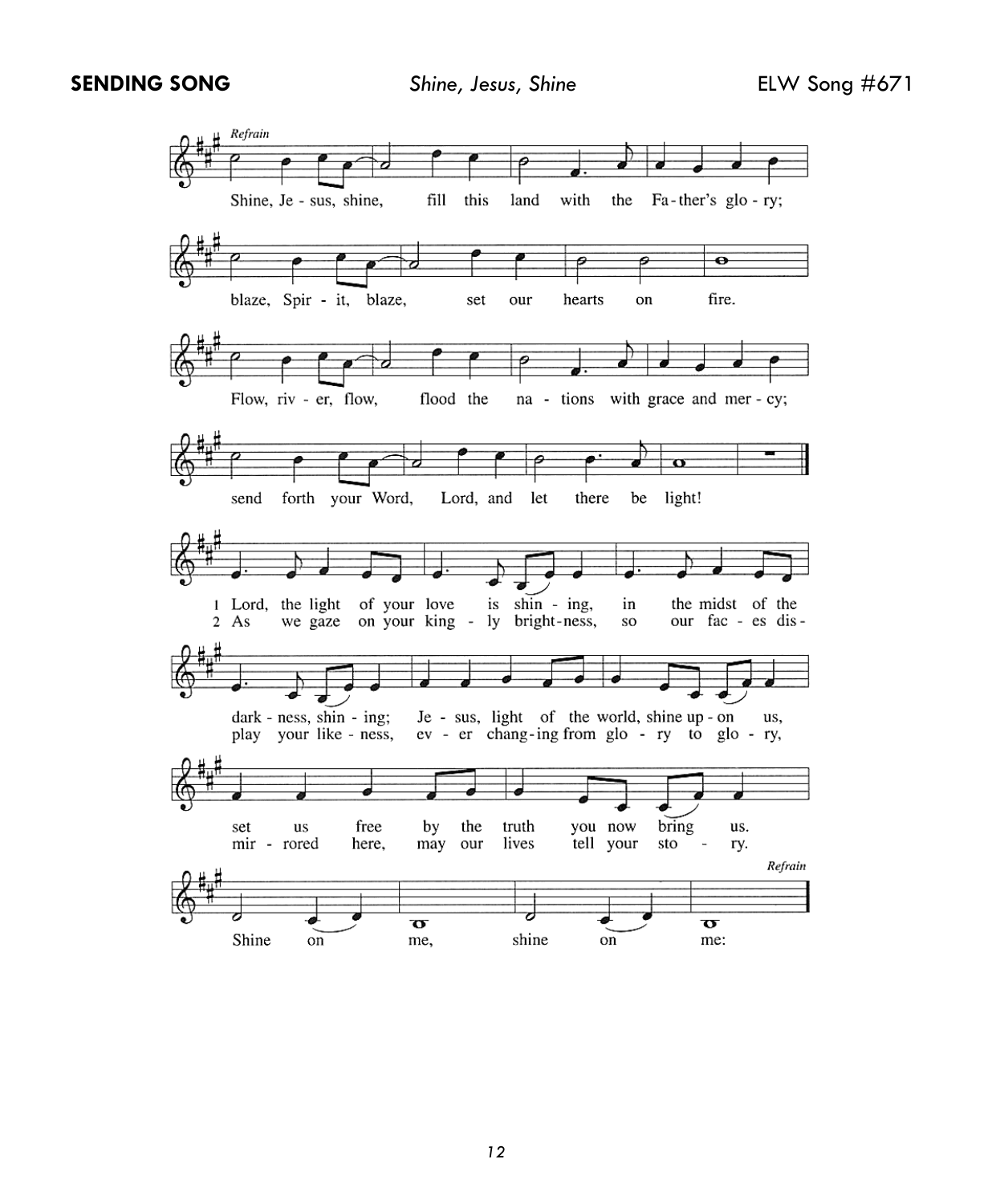### **DISMISSAL**

Alleluia! Christ is risen. **Christ is risen indeed. Alleluia!** Go in peace. Tell what God has done. **Thanks be to God.**

#### **We welcome all who worship with us today**.

Visitors are invited to sign the guest register. If you are interested in joining our family of faith, please talk with one of our Pastors or call the church office.

## **Please join in supporting our church's ministries using your preferred method of giving:**

- Enroll in our on-line giving program, Simply Giving (recommended);
- Mail your offering check to the church;
- Use your credit or debit card at the Giving Kiosk;
- Text your offering to 610-981-1312;
- Download our mobile app for recurring or one-time gifts;
- Establish automatic contributions to the church using your bank's bill pay service.

Additional information is located in the Stewardship section of the church 's website at: lchsemmaus.org.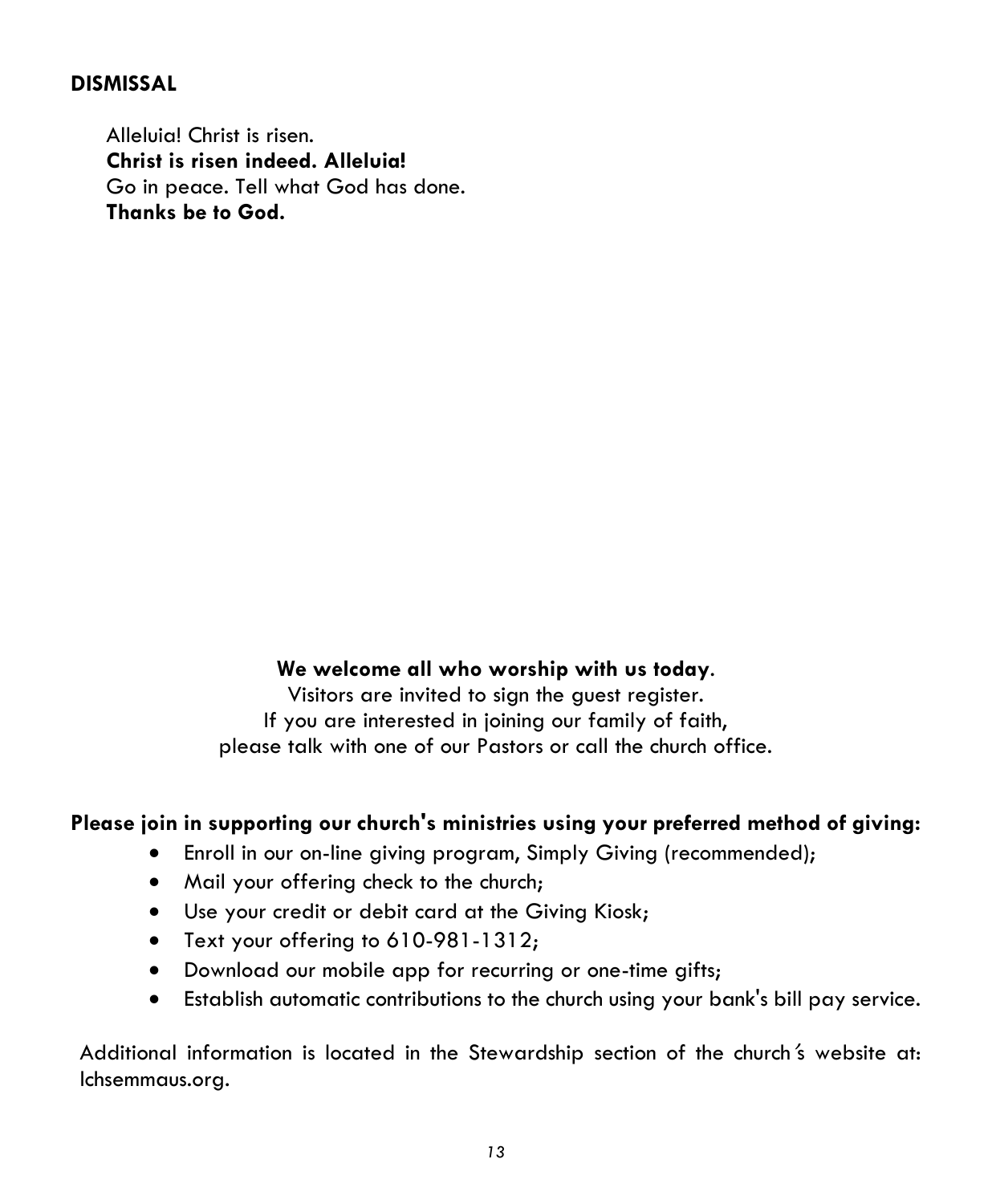# **Text copyright permissions:**

**Gathering Dialog & Blessing:** *The Abingdon Worship Annual 2022.* Copyright © 2021 by Abingdon Press. Used by permission. **Word in Meal:** *Eucharistic Prayers* © 2016 Samuel Wells and Abigail Kocher. William G. Eerdmans Publishing Company. Grand Rapids, Michigan. All rights reserved. Published 2016. Reprinted by permission of the publisher.

**Bible translations currently used at worship in this parish**: New Revised Standard Version (NRSV), ©1989, Division of Christian Education of the National Council of the Churches of Christ in the United States of America. Used by Permission. All rights reserved. Contemporary English Version (CEV) ©1995 by American Bible Society. New International Version (NIV) ©1973, 1978, 1984, 2011 by Biblica, Inc.® Used by permission. All rights reserved worldwide. The Message, ©1993, 1994, 1995, 1996, 2000, 2001, 2002. Used by permission of NavPress Publishing Group.

**Primary liturgical resources** from Sundays and Seasons.com. ©2020, 2017, 2014, 2011 Augsburg Fortress.

All rights reserved. Reprinted by permission under Augsburg Fortress Liturgies Annual License #20593.

#### **Music Permissions:**

Gathering Music *Here I Stand* Schmid Gathering Song *O Sing to the Lord* OneLicense Word in Song *Healer of Our Every Ill* OneLicense Sending Song *Shine, Jesus, Shine* OneLicense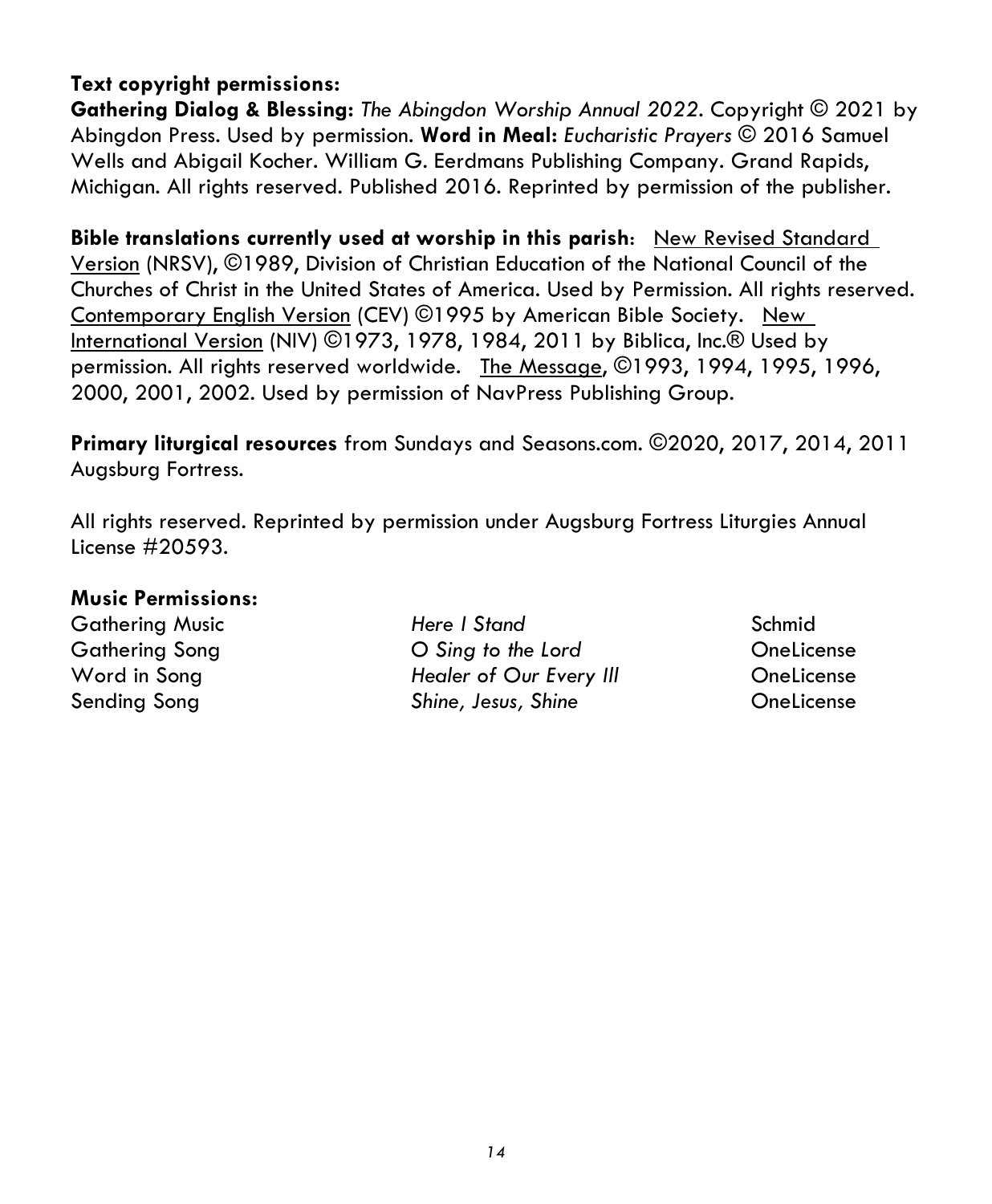

#### **WORSHIP LEADERS**

Pastor Ric Elliott, Senior Pastor Pastor Tami K. Reichley, Associate Pastor Sharon B. MacCabe, Director of Music Austin Gross, Director of Music Ministry for Children Deacon Melanie Werley, Director of Liturgy

## **WORSHIP HELPERS**

#### **Assisting Minister**

Dee Bauernschmidt

**Reader** Deacon Jane Elliott

#### **Greeter**

Jayne Moxey

#### **Usher**

Barb Roba

## **Tech Team**

Bill Newill, Kristen Newill, Chris Pirrotta, Bob Stevens

# **Altar Care**

Louise Metka, Robbie Flynn, Carol McKee, Kathy Schuessler, Barb Roba, Marian Harrison

**The altar flowers are given in honor of those affirming their baptism.**